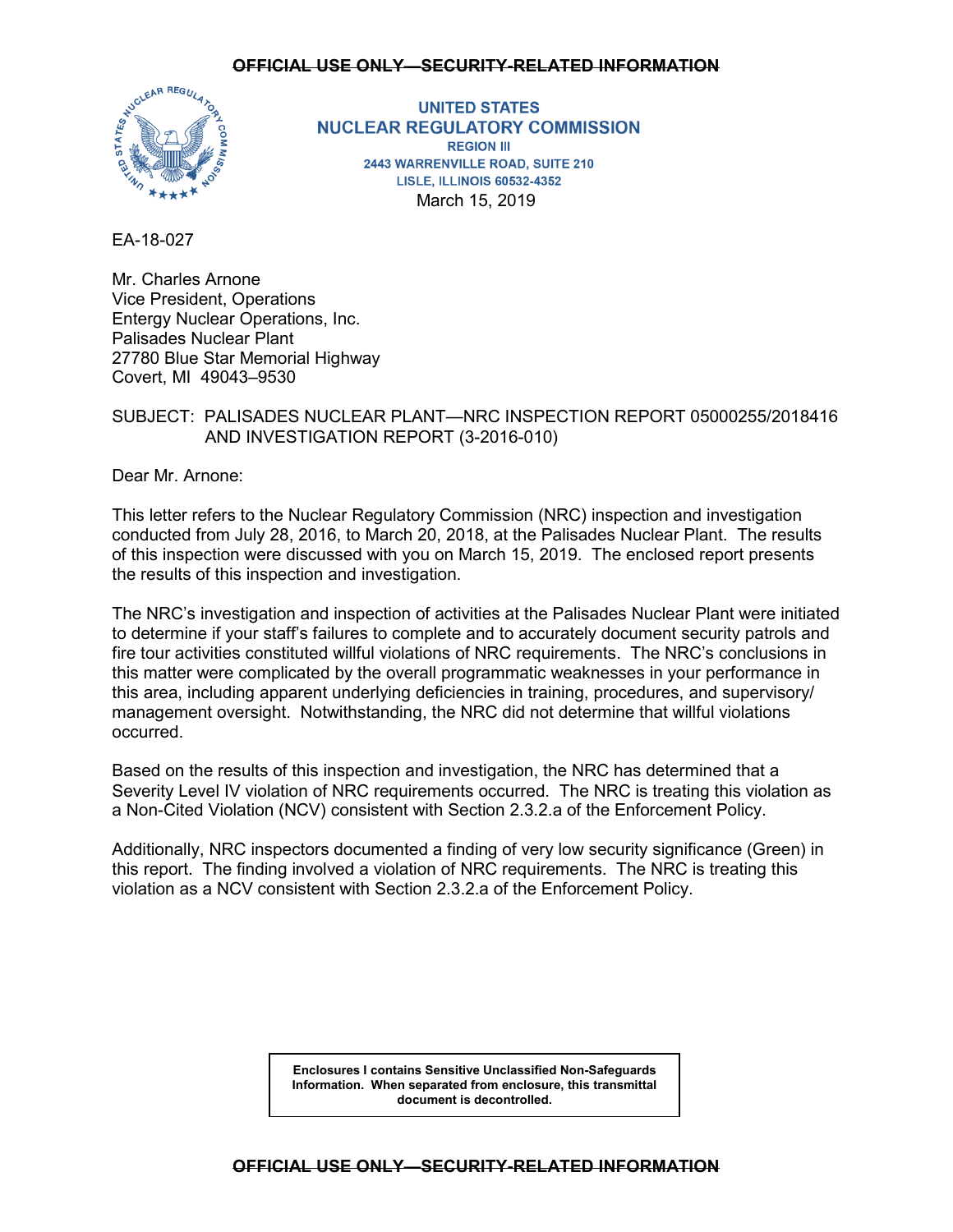## C. Arnone -2-

For the Green NCV, a cross-cutting aspect was assigned in the area of Human Performance-Field Presence. Specifically, the licensee failed to ensure leaders are commonly in the work areas of the plant observing, coaching, and reinforcing standards and expectations. Deviations from standards and expectations were not corrected promptly. Senior managers failed to ensure supervisory and management oversight of work activities, including contractors and supplemental personnel [H.2].

If you contest the violations or significance of these NCVs, you should provide a response within 30 days of the date of this inspection report, with the basis for your denial, to the U.S. Nuclear Regulatory Commission, ATTN: Document Control Desk, Washington, DC 20555-0001; with copies to the Regional Administrator, Region III; the Director, Office of Enforcement; the Director, Office of Nuclear Security and Incident Response; and the NRC resident inspector at the Palisades Nuclear Plant.

If you disagree with the cross-cutting aspect assignment in this report, you should provide a response within 30 days of the date of this inspection report, with the basis for your disagreement, to the U.S. Nuclear Regulatory Commission, ATTN: Document Control Desk, Washington, DC 20555-0001; with copies to the Regional Administrator, Region III, and the NRC Resident Inspector at Palisades Nuclear Plant.

This letter will be made available for public inspection and copying at <http://www.nrc.gov/reading-rm/adams.html> and at the NRC Public Document Room in accordance with Title 10 of the *Code of Federal Regulations* (CFR), Part 2.390, "Public Inspections, Exemptions, Requests for Withholding."

However, Enclosure I of this report contains Security-Related Information, so Enclosure I will not be made publically available in accordance with 10 CFR 2.390(d)(1). If you choose to provide a response that contains Security-Related Information, please mark your entire response "Security-Related Information–Withhold from public disclosure under 10 CFR 2.390" in accordance with 10 CFR 2.390(d)(1) and follow the instructions for withholding in 10 CFR 2.390(b)(1). The NRC is waiving the affidavit requirements for your response in accordance with 10 CFR 2.390(b)(1)(ii).

You should note that final NRC documents, including the final Office of Investigations report, may be made available to the public under the Freedom of Information Act (FOIA) subject to redaction of information pursuant to the FOIA. Requests under the FOIA should be made in accordance with 10 CFR 9.23, Request for Records. The instructions for making a request for information under the FOIA are accessible at [http://www.nrc.gov/reading-rm/foia/foia](http://www.nrc.gov/reading-rm/foia/foia-request.html)[request.html.](http://www.nrc.gov/reading-rm/foia/foia-request.html)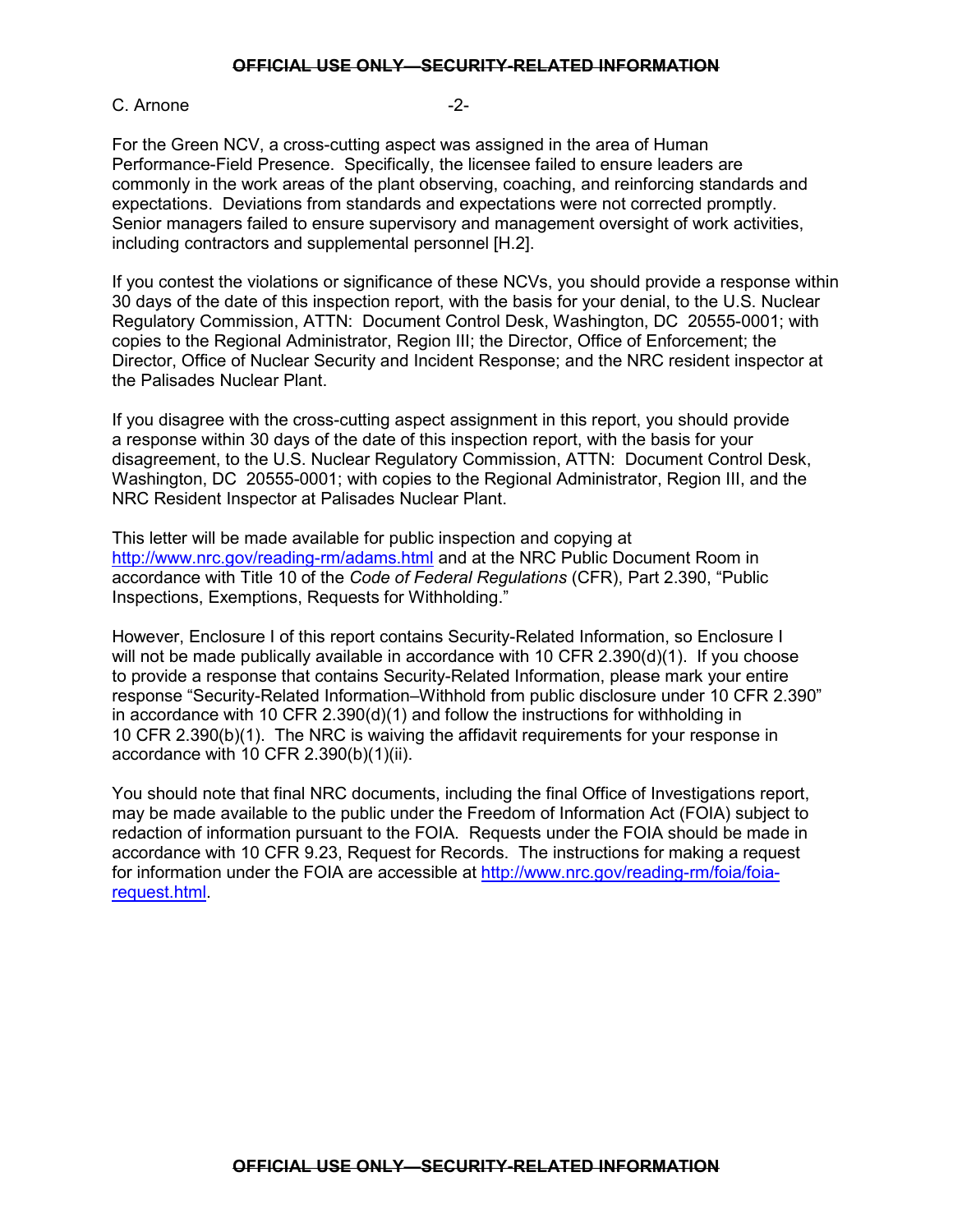# C. Arnone -3-

Should you have any questions concerning this inspection, we will be pleased to discuss them with you.

Sincerely,

*/RA Nathan Sanfilippo Acting for/*

Kenneth G. O'Brien, Director Division of Reactor Safety

Docket No. 50–255 License No. DPR–20

Nonpublic Enclosure: 1. DRS IR 05000255/2018416

Public Enclosure: 2. DRP IR 05000255/2018416

cc w/o encl 1: Distribution via LISTSERV®

cc w/encl 1 and 2: D. Asselin, State Liaison Officer, State of Michigan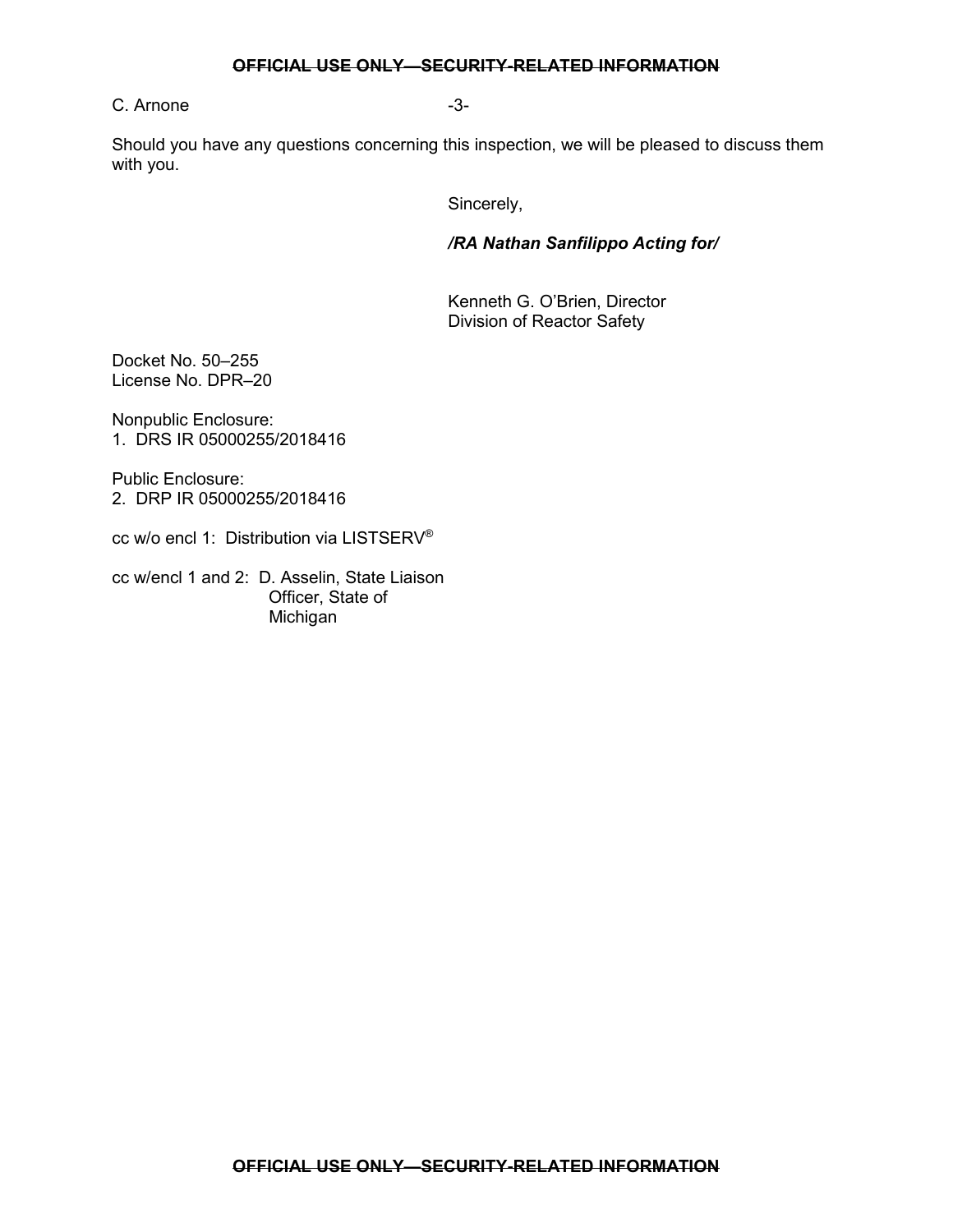## C. Arnone  $-4$ -

Letter to Charles Arnone from Kenneth G. O'Brien dated March 15, 2019.

# SUBJECT: PALISADES NUCLEAR PLANT—NRC INSPECTION REPORT 05000255/2018416 AND INVESTIGATION REPORT (3-2016-010)

## DISTRIBUTION w/encl:

Daryl Johnson Niry Simonian Eric Wharton Alonzo Richardson Raymond McKinley Binoy Desai Darrell Roberts John Giessner Jeremy Groom Frederick Sullivan Fred Bower Jamnes Cameron Kenneth Lambert Juan Peralta Kayla Gamin David Furst

# DISTRIBUTION w/o encl:

Michael McCoppin RidsNrrPMPalisades Resource RidsNrrDorlLpl3 RidsNrrDirsIrib Resource Darrell Roberts John Giessner Jamnes Cameron Allan Barker DRPIII DRSIII [ROPreports.Resource@nrc.gov](mailto:ROPreports.Resource@nrc.gov)

## ADAMS Accession Number: ML19074A313

| ∥OFFICE                         | RIII/DRS                                |  | RIII/DRP         | <b>RIII/DRS</b> | <b>RIII/DRS</b> |  |
|---------------------------------|-----------------------------------------|--|------------------|-----------------|-----------------|--|
| <b>NAME</b>                     | NEgan via email: cl   DSzwarc via email |  |                  | SOrth           | NSanfilippo for |  |
|                                 |                                         |  |                  |                 | KO'Brien        |  |
| <b>I</b> DATE                   | 03/14/19                                |  | 03/14/19         | 03/15/19        | 03/15/19        |  |
| $\overline{\phantom{a}}$ OFFICE | <b>RIII/EICS</b>                        |  | OE.              |                 |                 |  |
| <b>NAME</b>                     | <b>JCameron</b>                         |  | DFurst via email |                 |                 |  |
| DATE                            | 03/14/19                                |  | 03/14/19         |                 |                 |  |

## *OFFICIAL RECORD COPY*

#### **OFFICIAL USE ONLY—SECURITY-RELATED INFORMATION**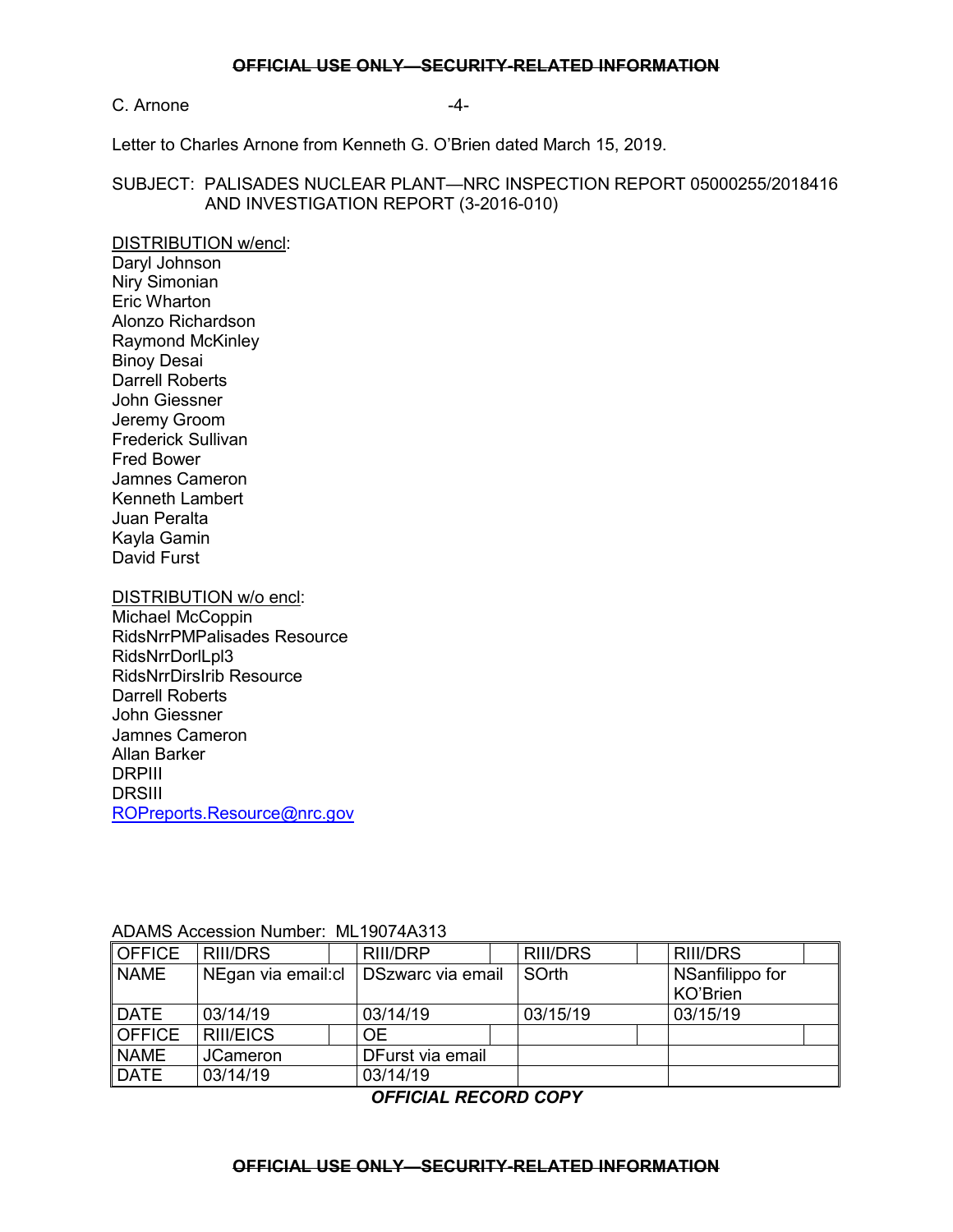# **DRP IR 05000255/2018416**

# U.S. NUCLEAR REGULATORY COMMISSION

# REGION III

| Docket No:<br>License No:              | 50-255<br><b>DPR-20</b>                                                                                                 |
|----------------------------------------|-------------------------------------------------------------------------------------------------------------------------|
| Report No:                             | 05000255/2018416                                                                                                        |
| Enterprise Identifier: I-2018-416-0000 |                                                                                                                         |
| Licensee:                              | Entergy Nuclear Operations, Inc.                                                                                        |
| Facility:                              | <b>Palisades Nuclear Plant</b>                                                                                          |
| Location:                              | Covert, MI                                                                                                              |
| Dates:                                 | July 28, 2016, through March 20, 2018                                                                                   |
| Inspectors:                            | N. Egan, Senior Security Inspector<br>A. Nguyen, Senior Resident Inspector, Dresden<br>J. Boettcher, Resident Inspector |
| Approved by:                           | S. Orth, Chief<br><b>Plant Support Branch</b><br>Division of Reactor Safety                                             |
|                                        | D. Szwarc, Acting Chief<br>Branch <sub>2</sub><br>Division of Reactor Projects                                          |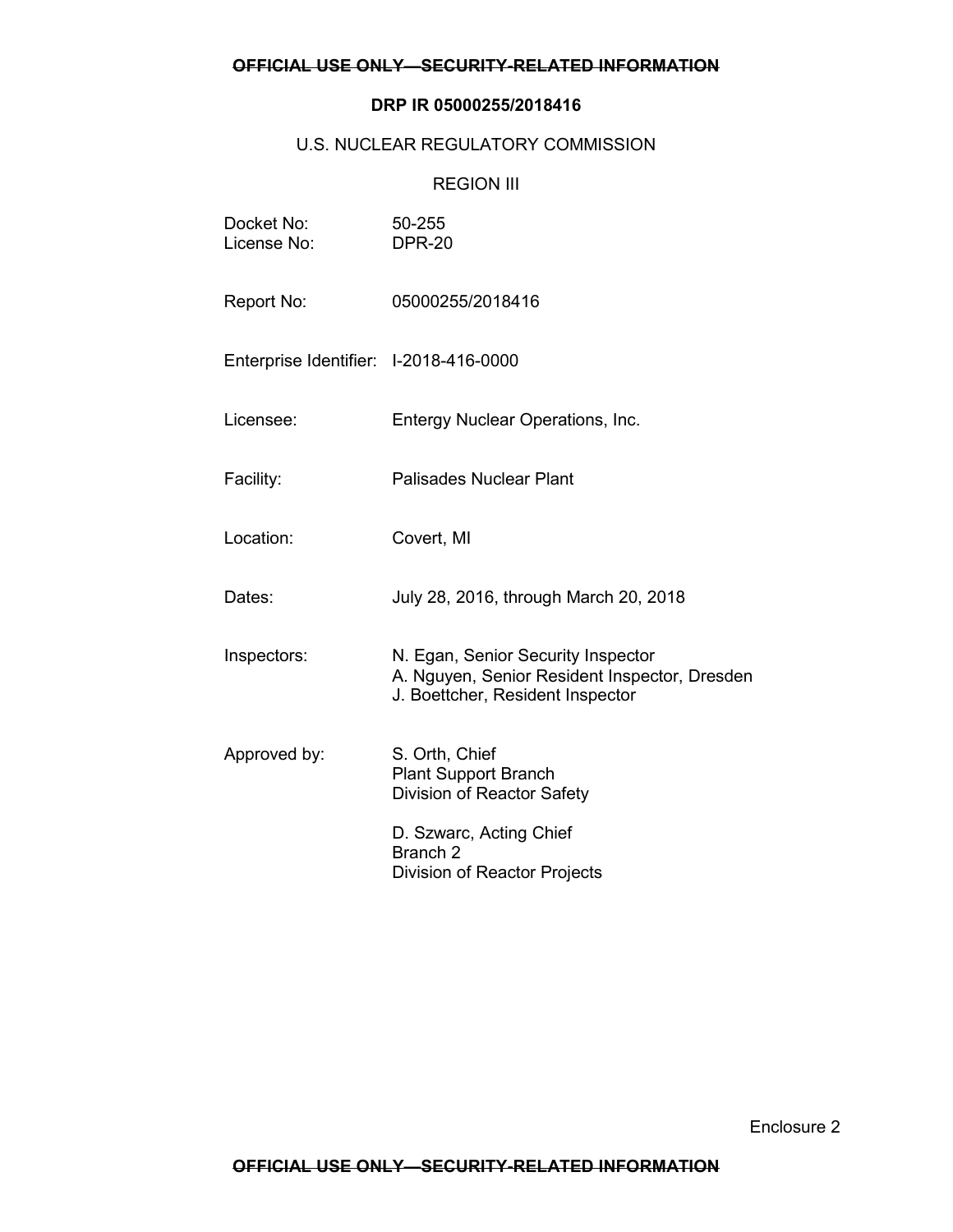## **SUMMARY**

The U.S. Nuclear Regulatory Commission (NRC) continued monitoring licensee's performance by conducting an inspection at the Palisades Nuclear Plant in accordance with the Reactor Oversight Process. The Reactor Oversight Process is the NRC's program for overseeing the safe operation of commercial nuclear power reactors. Refer to [https://www.nrc.gov/reactors/](https://www.nrc.gov/reactors/operating/oversight.html) [operating/oversight.html](https://www.nrc.gov/reactors/operating/oversight.html) for more information. The NRC and self-revealed findings, violations, and additional items are summarized in the table below. There were no Licensee-identified violations.

# **List of Findings and Violations**

| Security-Related Information |                                                                          |                             |                       |  |
|------------------------------|--------------------------------------------------------------------------|-----------------------------|-----------------------|--|
| Cornerstone                  | Significance                                                             | <b>Cross-Cutting Aspect</b> | <b>Report Section</b> |  |
| Not Applicable               | Severity Level IV<br>NCV 05000255/2018416-01<br>Open/Closed<br>EA 18-027 | Not Applicable              | Enclosure 1           |  |
| Security-Related Information |                                                                          |                             |                       |  |

*Security-Related Information* Cornerstone Significance | Cross-Cutting Aspect | Report Section Security Green NCV 05000255/2018416-02 Opened/Closed H.2 – Human Performance, Field Presence Enclosure 1

EA 18-027

*Security-Related Information*

# **Additional Tracking Items**

| <b>Type</b> | <b>Issue Number</b> | Title                        | <b>Report Section</b> | Status        |
|-------------|---------------------|------------------------------|-----------------------|---------------|
| <b>JURI</b> | 05000255/2016404-02 | Security-Related Information | ∃Enclosure            | <b>Closed</b> |

| Type        | IIssue Number | Title                                                    | <b>Report Section</b> | Status        |
|-------------|---------------|----------------------------------------------------------|-----------------------|---------------|
| <b>IURI</b> |               | 05000255/2016003-02 Hourly Fire Tour Discrepancies 71152 |                       | <b>Closed</b> |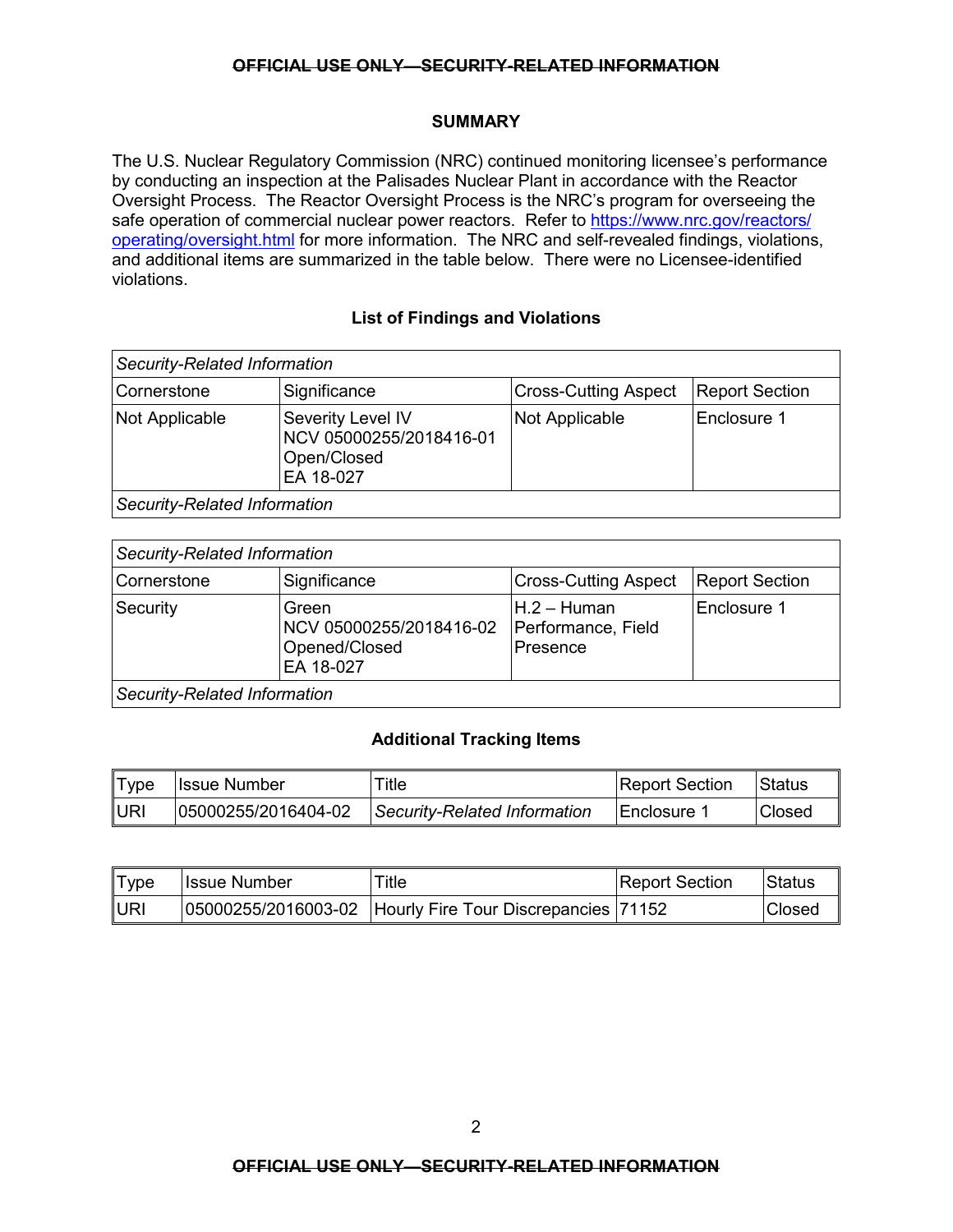# **INSPECTION SCOPES**

Inspections were conducted using the appropriate portions of the inspection procedures (IPs) in effect at the beginning of the inspection unless otherwise noted. Currently, approved IPs with their attached revision histories are located on the public website at [http://www.nrc.gov/reading](http://www.nrc.gov/reading-rm/doc-collections/insp-manual/inspection-procedure/index.html)[rm/doc-collections/insp-manual/inspection-procedure/index.html.](http://www.nrc.gov/reading-rm/doc-collections/insp-manual/inspection-procedure/index.html) Samples were declared complete when the IP requirements most appropriate to the inspection activity were met consistent with Inspection Manual Chapter 2515, "Light-Water Reactor Inspection Program-Operations Phase." The inspectors reviewed selected procedures and records, observed activities, and interviewed personnel to assess licensee performance and compliance with Commission rules and regulations, license conditions, site procedures, and standards.

# **REACTOR SAFETY**

# 71152—Problem Identification and Resolution (0 Samples)

## Annual Follow-Up of Selected Issues

The inspectors reviewed the licensee's implementation of its Corrective Action Program and the licensee's actions related to the following issues:

- (1) CR-PLP-2016-02650, A Review of Fire Tours Reported As Completed by Security Personnel Found Discrepancies in What was Reported; and
- (2) Unresolved Item (URI) 05000255/2016003-02, Hourly Fire Tour Discrepancies.

No inspection samples were completed

# **INSPECTION RESULTS**

## 71152—Problem Identification and Resolution

|                                                                                          | Hourly Fire Tour Discrepancies | 71152<br>IP |  |
|------------------------------------------------------------------------------------------|--------------------------------|-------------|--|
| Closed'                                                                                  | 0500255 /2016003-02            |             |  |
| Desembles The best extent decimental and DU by ID 0040000 where the colder the different |                                |             |  |

Description: The inspectors documented an URI in IR 2016003 when they identified discrepancies in the licensee's fire tour log sheets. The inspectors identified numerous areas on the fire tour log sheets that were annotated as complete, yet there were no corresponding badge records for these areas.

On April 6, 2016, the NRC issued a Confirmatory Order EA-15-100 to the Waterford Steam Electric Station, Unit 3 (ML16096A474) associated with deliberate violations related to fire watches that occurred between July 2013 and April 2014. The Confirmatory Order discussed actions required for Waterford and all other Entergy Nuclear Fleet sites, including Palisades. Palisades was working to complete these actions at the time this issue was identified. However, the licensee's root cause evaluation identified programmatic, training, and organizational gaps with this issue that were specific to Palisades. These gaps resulted in site-specific corrective actions to prevent recurrence in addition to the actions required for the Confirmatory Order. The licensee's root cause evaluation also identified that a contributing cause of this event was that Palisades' Security management's response to operating